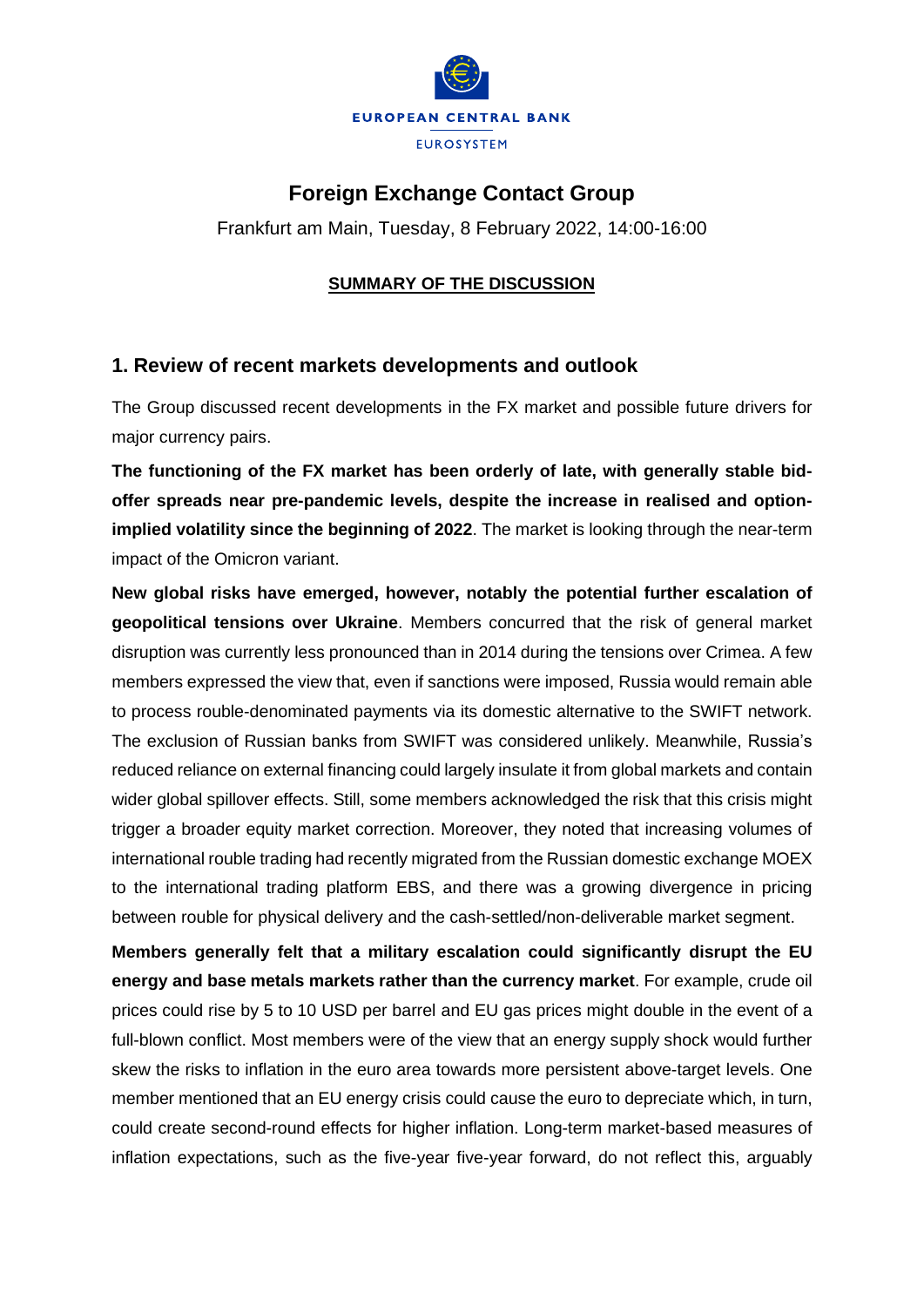because the attention of market participants was on the front end of the yield curve for the time being, although this could change going forward.

**In anticipation of the Fed hiking cycle, the US dollar was viewed as having the potential to outperform owing to the growing interest rate advantage of the dollar over a basket of other major currencies**. However, market participants have already largely anticipated dollar appreciation, as evidenced by positioning indicators. In addition, investor flows could become more supportive for euro area equity markets, and hence the euro, at the expense of the dollar. Looking backwards, volatility spikes in the foreign exchange market have continued to be mostly observed on central banks' monetary policy meeting days. **Looking ahead, FX option implied volatilities indicated that the March FOMC and ECB Governing Council meetings, as well as the French Presidential elections in April, would be the key events for the EUR/USD pair in 2022 and a possible source of sharp moves in the exchange rate**.

**The discussion turned to cash management in euro, US dollars and pounds sterling around the 2021 year-end, with members noting the difficulties and high costs of investing euro liquidity via money market funds and FX derivatives**. By contrast, funding was smooth. The cash management issue was less pronounced for US dollar liquidity. Several speakers noted that the tensions in 2021 had been more severe than at previous year-ends. The case was made that regulators should consider the perspective of the end users of liquidity when designing reforms to the EU Money Market Fund Regulation.

### **2. FX trading volume patterns and activity around benchmark fixings**

**The Group discussed recent trading volume patterns in FX, with a particular focus on the concentration of activity around the 4 p.m. UKT WM/Refinitiv benchmark fixing as well as around specific times of the day and month-ends**. The presentation highlighted how FX trading volumes increase during the five-minute fixing window, across currency pairs, which has been typical behaviour in recent years. The volume spikes were more pronounced at month-ends, likely linked to hedging flows. Most of these flows are automated nowadays. At the same time, lower price movements were also observed when large amounts were traded during the 4pm Fixing window compared to other times of the day. This was observed at month-ends as well as other days. One member commented that demand for matching buying and selling interests to be traded at the fixing had recently risen to a record high. Members asked if such developments were healthy for the market, particularly given the high volume of algorithmic trading taking place around these points during the day and the fact that, in the past, trading at the fixing was prone to manipulation. The guest speaker on the topic felt that the governance and surveillance around the current benchmark calculation